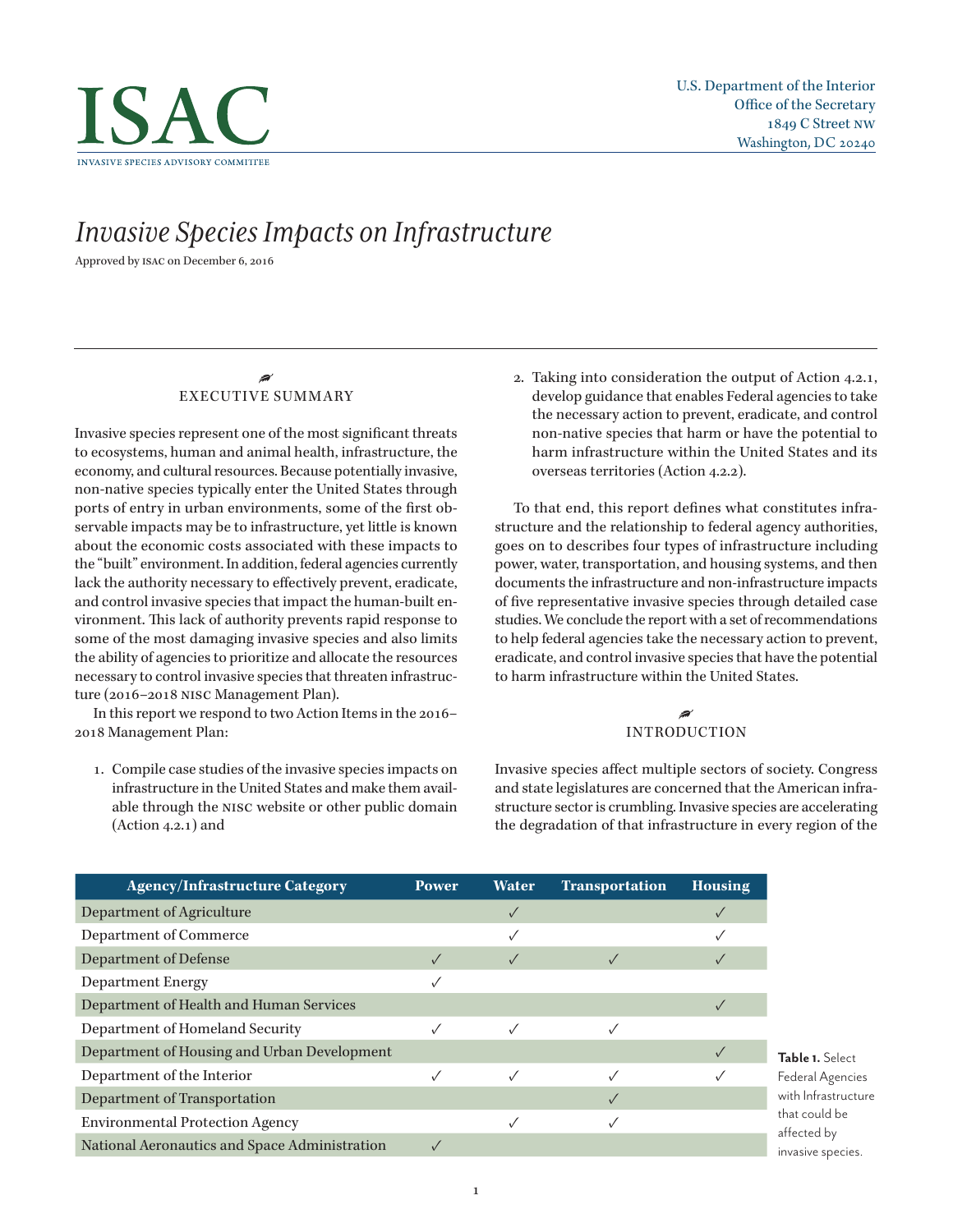country, creating tens of billions of dollars in unfunded liabilities for state and local governments.

For purposes of this paper we define infrastructure as systems of manmade physical structures. Our analysis summarizes the impact of invasive species on four systems of infrastructure: electric power, water, transportation, and housing. There are dozens of invasive species affecting each of these infrastructure systems, and several of them affect multiple systems simultaneously. Some regions of the country may presently be bearing the greater share of the national burden from damage to infrastructure from particular invasive species, but that is only because the invasive species in question have not yet had the time or opportunity to spread to other regions. The other as yet uninfected regions are just as vulnerable and face large potential costs that can still be avoided through effective regulation, partnerships, and targeted research.

This paper describes each system of infrastructure in turn, provides an overview of some of the many invasive species affecting that system, and presents in-depth case studies of five particular species. We briefly note any public health and ecological risks associated with the case study invasive species, but focus primarily on infrastructure impacts. We then provide conclusions and make detailed recommendations for what the federal government can do to reduce the risks to infrastructure from invasive species. Multiple federal agencies and their stakeholders are affected by infrastructure problems caused by invasive species, as summarized in Table 1.

## • TYPES OF INFRASTRUCTURE

#### **Power Systems**

We define the power system infrastructure as the facilities that generate, transmit, and distribute electric energy. This includes generation from renewable, fossil, hydropower, and nuclear forms of energy. The system also includes dams, power plants, interstate and intrastate transmission lines that transport electric energy from generating stations and distribution lines that deliver electricity to individual end-point retail customers. There are many invasive species that directly cause power outages or whose control results in higher maintenance costs that in turn results in higher electric rates for consumers. These include brown tree snakes that cause electric outages, zebra and quagga mussels and aquatic weeds that foul dams and power plant cooling systems, crazy ants eating home electric connections, monk parakeets, and invasive insects killing trees that then fall and snap transmissions lines.

## **Water Systems**

We define the water system as the facilities that treat drinking water and wastewater, control floodwaters, divert stormwater, impound water for a variety of purposes, and divert or convey water to agricultural and municipal users. Among the many invasive species affecting water systems are: tamarisk/saltcedar, which deplete scarce water supplies in the drought-stricken

West; zebra and quagga mussels, which clog any type of water pipe; aquatic weeds, which clog water conveyances; feral hogs, which put holes in levees; and nutria, iguanas, and armored catfish, which burrow into levees and weaken them.

#### **Transportation Systems**

We define the transportation infrastructure system as the manmade facilities that include highways, railroads, waterways, ports and airways. These modes provide mobility for people and goods to safely move from one place to another and unintentionally provide pathways for the human-facilitated rapid movement of invasive species. In addition, invasive species cause direct damage to transportation facilities: roads, rails, navigation facilities, and airports. These include zebra and quagga mussels and aquatic weeds that foul navigation locks and port facilities; giant cane that backs up behind waterways during flash floods and so blows out culverts and bridges; and kochia which causes highway accidents.

## **Housing Systems**

We define housing infrastructure as the manmade facilities that provide habitation for human beings in America. This includes single family and multi-family dwellings. Invasive species pose a variety of threats to the American housing stock. These threats include cheatgrass and buffelgrass, which threaten homes with destruction from wildfire; giant African land snails, which eat concrete and stucco construction materials; crazy ants that eat the insulation on electrical connections found in homes; Formosan termites, which eat wooden structures; English ivy, which tears the grout from between masonry; and emerald ash borers, which kill ash trees that may damage residential property when the stricken trees fall.

### • IMPACTS ON INFR ASTRUCTURE

#### *Myocastor coypus* **(Nutria)**

The nutria (*Myocastor coypus*) is a large, semi-aquatic rodent native to South America. Nutria were originally introduced to the United States in 1889 for the benefit of the fur-farming industry (Jojola et al. 2005). Nutria negatively impact infrastructure in two ways: through herbivory which leads to habitat destruction and through their burrowing behavior (LeBlanc 1994). Nutria burrows can weaken flood control levees that protect low-lying areas as well as roadbeds, stream banks, dams, and dikes under heavy weight (LeBlanc 1994). In Louisiana, nutria commonly undermine and break through water-retaining levees in flooded fields used for rice and crawfish production (LeBlanc 1994).

## *Nylanderia fulva* **(Tawny Crazy Ant)**

The Tawny crazy ant, called "crazy" for how they rapidly and randomly move about, are medium-small, 2.6–3 mm long,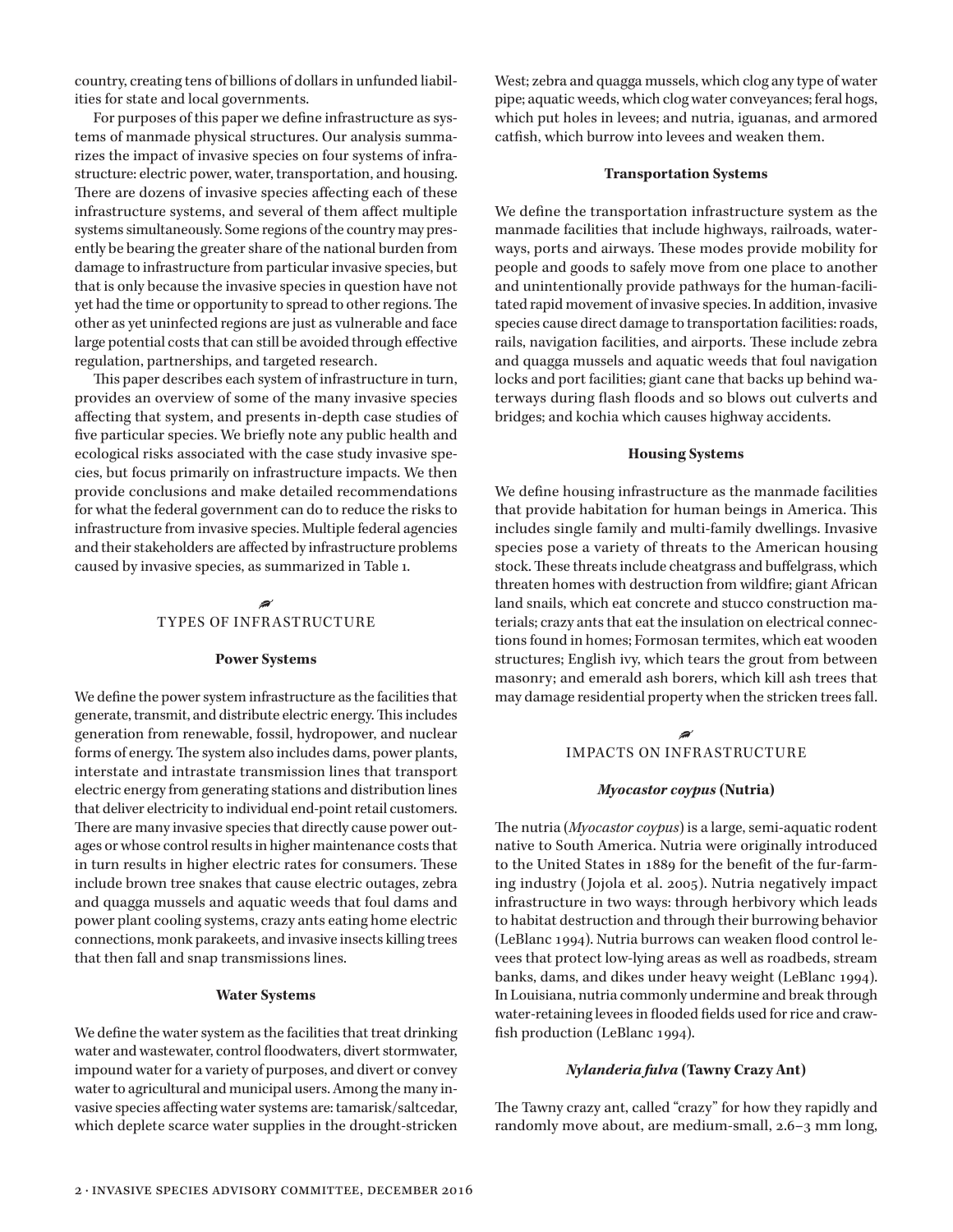monomorphic, golden-brown to reddish-brown ants that have a smooth and glossy body surface covered with dense hairs. The Tawny crazy ant was first discovered near Houston, Texas in 2002 by Tom Rasberry, a pest control man. Originally named the Rasberry crazy ant in his honor, it quickly turned into a problem for local residents and businesses as it infiltrated homes and destroyed electrical work. Even nasa called on Rasberry and others in order to eradicate the ant from electrical wiring at nasa facilities. In areas infested by the Rasberry crazy ant, large numbers of ants have accumulated in electrical equipment, causing short circuits and equipment failure and clogging switching mechanisms**.** 

## *Coptotermes formosanus* **(Formosan termite)**

*Coptotermes formosanus* (Shiraki 1909), currently one of the most destructive pests in the United States, is a social insect species in the termite family (Insecta: Isoptera: Rhinotermitidae) (Froggart 1897; Integrated Taxonomic Information System 2016; Invasive Species Specialist Group 2016). Formosan termites can form large colonies comprised of several million individuals that forage up to 100 m, mostly in urban areas (Henderson 2015). *Coptotermes formosanus* is estimated to cost consumers over \$1 billion annually for preventative and remedial treatment and to repair damage caused by this insect (Lax and Osbrink 2003). The Formosan termites readily enter through "expansion joints, cracks and utility conduits" under slabs on the ground (Su and Scheffrahn 2016). On some occasions Formosan subterranean termites can form colonies that are not connected to the ground, establishing themselves on flat rooftops and in high-rise buildings (Su and Scheffrahn 2016). A colony of 200,000 Formosan termites can consume up to 12 pounds of cellulose per year making them one of the most significant threats to the preservation of historic structures in the United States (Jones et al. 2014). In addition to houses, Formosan termites can also infest railroad ties, wharves, telephone poles, fence posts, furniture, and books (Morgan et al. 2016). According to cabi's Compendium of Invasive Species, usda initiated an eradication program centered in the French Quarter of New Orleans, spending over \$70,000,000 on studies to control the termite species (Henderson 2016).

## *Arundo donax* **(Giant Reed)**

Giant reed is a tall, perennial grass that can grow to over 20 feet in height. Its fleshy, creeping rootstocks form compact masses from which tough, fibrous roots emerge that penetrate deeply into the soil. Leaves are elongate, 1–2 inches wide and a foot long. The flowers are borne in 2-foot long, dense, plume-like panicles during August and September. Giant reed chokes riversides and stream channels, crowds out native plants, interferes with flood control, increases fire potential, and reduces habitat for wildlife, including the least Bell's vireo, a federally endangered bird. The long, fibrous, interconnecting root mats of giant reed form a framework for debris dams behind bridges, culverts, and other structures that lead to damage. Giant reed can float miles downstream where root and stem

fragments may take root and initiate new infestations. Due to its rapid growth rate and vegetative reproduction, it is able to quickly invade new areas and form pure stands at the expense of other species. Once established, giant reed has the ability to outcompete and completely suppress native vegetation.

# *Dreissena rostriformis bugensis* **and** *Dreissena polymorpha* **(Dreissenid Mussels)**

The Dreissenidae are a family of small freshwater mussels. These filter-feeding bivalves have a free-floating immature stage and attach to hard surfaces using a byssus. The *dreissenid* mussels discussed here are the quagga mussel (*Dreissena rostriformis bugensis*) and the zebra mussel (*Dreissena polymorpha*). Dreissenid mussels grow on a variety of infrastructure systems, including water intake pipes for drinking water, irrigation, and power plants. They also attach to locks, the faces and interiors of dams and canal systems, greatly impacting operation and maintenance costs. With continual attachment, the mussels can increase corrosion rates of steel and concrete (usgs 2016), leaving equipment and infrastructure vulnerable to failure. Additionally, the mussels grow on navigational buoys, docks, and hulls of boats and ships—increasing drag, affecting steering, and clogging engine intakes—all of which can lead to overheating and engine malfunctions.

## • RECOMMENDATIONS

Invasive species impact American infrastructure and therefore affect the programs of federal agencies with infrastructure missions. However, the impact of invasive species on those agency missions is not well documented, and so those agencies are not in a position to systematically mitigate their impact to infrastructure. The isac therefore recommends:

- 1. nisc should work with relevant federal agencies to help them assess the physical and economic impacts of invasive species on the infrastructure projects that they manage directly or support through federal funding. Documentation should include baseline inventories, infrastructure risk assessment, long-term strategies, budgetary needs and measures of success.
- 2. Given that it is difficult for agencies to quantify the costs of invasive species infrastructure impacts because those costs are often included in overall maintenance and repair budgets, isac recommends that nisc work with relevant federal agencies to quantify the actual cost of invasive species management to federally owned or supported infrastructure.
- 3. For existing infrastructure, isac recommends to nisc that relevant federal agencies establish mechanisms for funding early detection and rapid response to minimize the impact and the economic burden of invasive species management.
- 4. In the case of new construction or major renovation to existing infrastructure, isac recommends that nisc help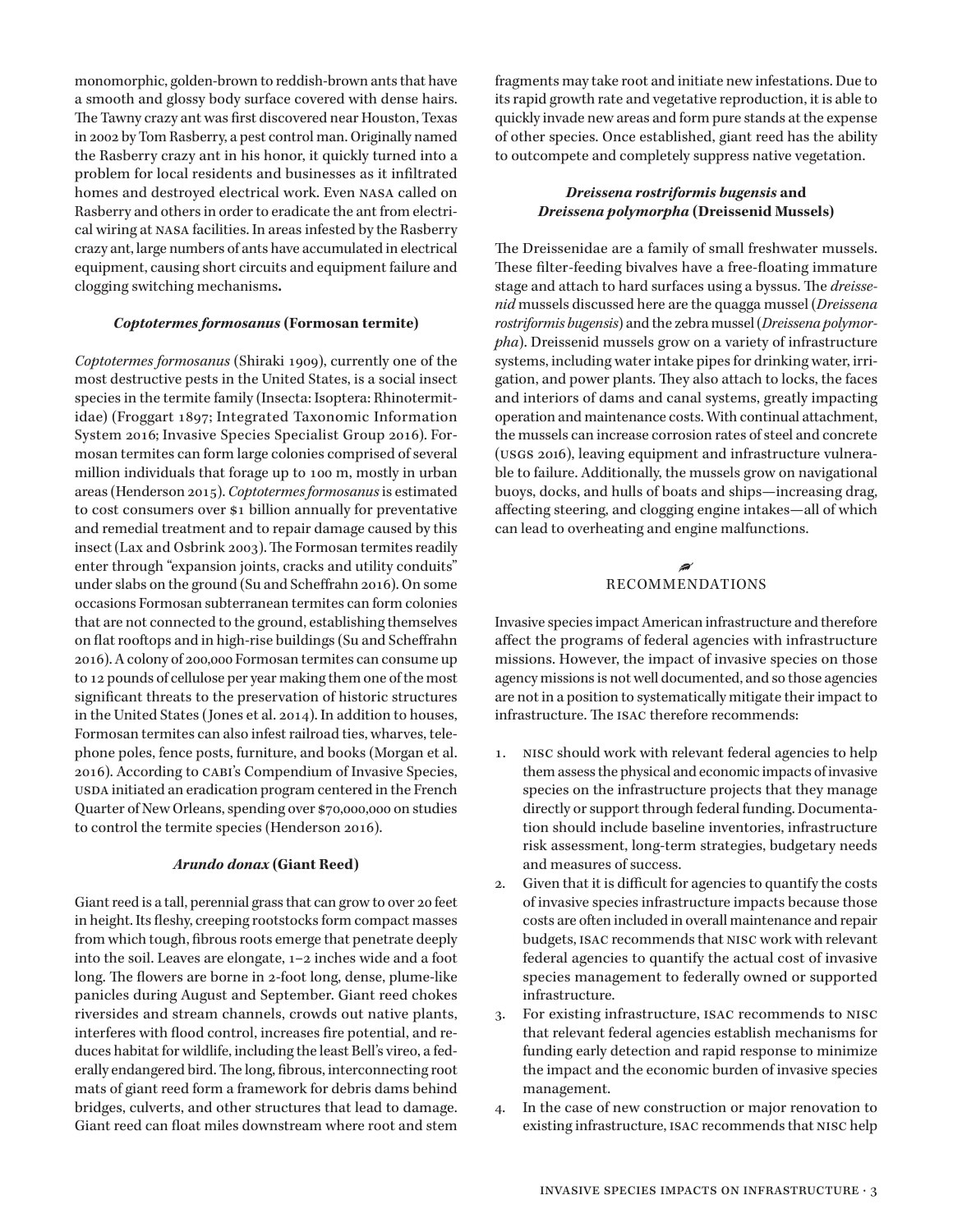agencies adopt innovative construction practices that will prevent future impact from invasive species.

## • APPENDIX 1 *Myocaster coypus* (NUTRIA)

The nutria (*Myocastor coypus*) is a large, semi-aquatic rodent native to South America. Nutria were originally brought to the United States in 1889 for the benefit of the fur-farming industry (Jojola et al. 2005). Thus, nutria introduction was intentional and originally viewed as providing economic benefit. Nutria were subsequently introduced into a number of states for both fur production and vegetation control. When the nutria fur market collapsed in the 1940s, thousands were released into the wild from failed nutria farms (Jojola et al. 2005). Nutria have been documented in thirty states and are currently established in at least fifteen States (usgs 2016).

The nutria somewhat resembles a very large rat, or a beaver with a small tail. Adults are typically 40–60 cm (16–24 in) in body length, and  $4-9$  kg  $(8.8-19.8)$  in weight with a  $30-45$ cm  $(12-18$  in) tail (LeBlanc 1994). They are very prolific with females reaching sexual maturity as early as three months, gestation lasts 130 days, and litter size may be as large as thirteen. Nutria are born fully furred and with open eyes; they can eat vegetation within hours of birth. In some conditions a female can become pregnant three times within a year (LeBlanc 1994).

Nutria are voracious herbivores that eat a wide variety of wetland vegetation. An individual consumes about twenty-five percent of its body weight daily and feeds year-round. They eat the base of the above-ground stems of plants and often will dig through the organic soil for roots and rhizomes. Nutria are most common in freshwater marshes, but also inhabit brackish marshes and rarely salt marshes.

Nutria are efficient diggers and frequently dig burrows into the banks of the waterways they inhabit. Burrows are most commonly dug into banks that have forty-five degree to ninety degree slopes and can range in size and complexity with some extending as much as forty-five meters with branches and multiple entrances (Baroch et al. 2002).

## **Infrastructure Impacts**

Nutria negatively impact infrastructure in two ways: through herbivory, which leads to habitat destruction and through their burrowing behavior which leads to the destabilization of water retention and flood control levees, canal, and ditch banks and the foundations of roadways and structures (LeBlanc 1994).

It is well documented that nutria have caused widespread ecosystem changes along the Gulf Coast and the Chesapeake Bay in Maryland (USDA-APHIS Wildlife Services 2010). Through a combination of vegetation loss from herbivory and changes to the associated soils, marshland damage can be permanent. This increases the vulnerability of adjacent upland sites to erosion and flooding during storms (USDA-APHIS Wildlife Services 2010). Intact salt marshes provide significant benefits to inland areas through wave attenuation, shoreline stabilization, and floodwater attenuation (Shepard et al. 2011). As nutria alter these marshes, ever greater infrastructure impacts from flood events may be expected.

Significant nutria-related infrastructure damage comes from their burrowing behavior. Nutria burrows can weaken flood control levees that protect low-lying areas as well as roadbeds, stream banks, dams, and dikes under heavy weight (LeBlanc 1994). In Louisiana, nutria commonly undermine and break through water-retaining levees in flooded fields used for rice and crawfish production (LeBlanc 1994).

#### **Measures Taken**

Significant control programs for nutria have been conducted in most areas where they have become established. Preventative strategies such as exclusion have proven effective in small areas, but large scale exclusion efforts are typically not feasible. Relocation is not a control option, so lethal methods are frequently employed. Trapping and shooting are effective controls, and the toxicant Zinc phosphide is effective when used with bait (LeBlanc 1994).

Commercial harvest is an effective control, but low pelt prices have led to most trappers exiting the market (Jordan et al. 2010). Consequently, several efforts have been made to provide incentives to increase annual harvests. For example, in Louisiana the Coastwide Nutria Control Program has paid harvest bounties to individuals since 2002. In 2010, 445,963 nutria were harvested which resulted in the payment of \$2,229,815 in incentives (Jordan et al. 2010). This harvest level seems to be beneficial as the number of acres of nutria damage were reduced by fifty-eight percent from the previous year (Jordan et al. 2010).

Commercial harvest for utilization of the animal is occurring at low levels. However, companies are looking at alternative uses of the meat. Recently, a Louisiana company has begun marketing dog treats made from nutria.

#### **Economic Considerations**

With the collapse of the fur industry in the late 1980s the nutria population exploded. Both the burrowing behavior of the nutria and the destruction of coastal vegetation have important economic infrastructure impacts. The weakening of levees and canals that then must be repaired can be illustrated in Jefferson Parish, Louisiana. The Parish has 280 miles of drainage canals. In the early 1990s nutria caused about \$8 million of damages on fourteen percent of the canals. One response to this would have been to line the canal with concrete, but in the 1990s this would have cost \$15 million per linear mile. Reducing the number of nutria was potentially a more cost effective approach. Louisiana undertook a program to reduce the number of nutria primarily because of the loss of coastal wetlands and vegetative protection from extreme weather events. By the late 1990s over 100,000 acres of Louisiana coastline were being damaged by nutria. The removal of the vegetation by nutria, often including the root material, resulted in erosion and lowering of coastlines as well as elimination of vegetative barriers. Louisiana began its Coastwide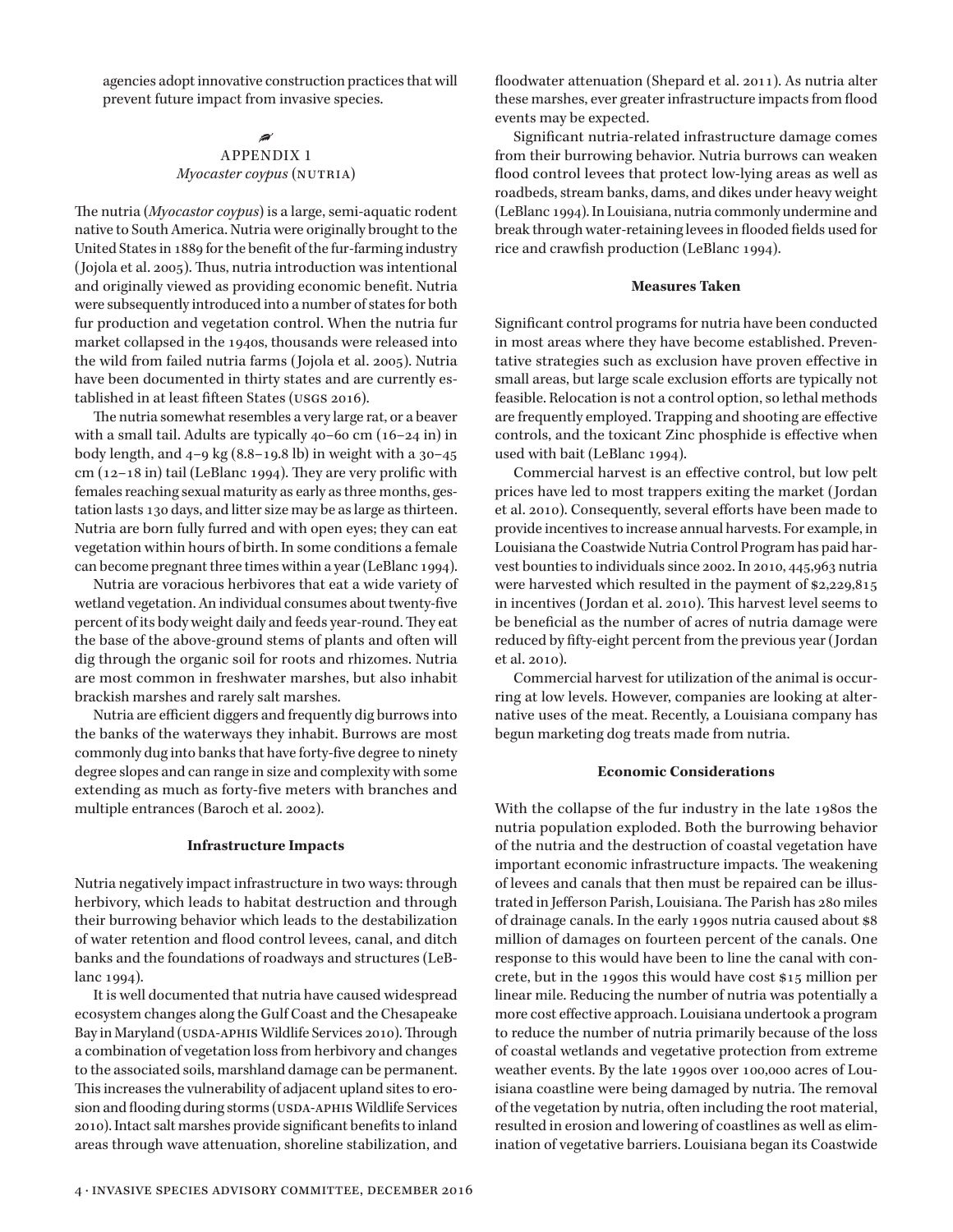Nutria Control Program in 2002 which provided a bounty for nutria, now at \$5 per tail. This has resulted in a reduction of 4,000 to 6,000 acres of annual damage since 2012. In recent years the reduction of animals has been between 300,000 and 450,000 annually at a cost of approximately \$1.2 million to \$2.3 million in bounty payments per year. A study that looked at wind damage reduction value for the Louisiana coast estimated it at \$20 per acre at a three percent discount rate. Flood damages to low-lying coastal areas would be considerably more than this wind damage and the value of coastal vegetative protection was thus much more. This value of protection would also increase where there was more valuable infrastructure inshore.

Another state that has had an extensive nutria control program is Maryland. Here the damage from wetland and habitat destruction by nutria was estimated not for infrastructure but for commercial and sport fishing, hunting, and wildlife watching. Damages were based on estimates of future marsh and wetland loss as these accumulated over time and deteriorated the resource base. Estimated annual damages totaled tens of millions of dollars in future years if nutria remained unchecked. Maryland began a three-year pilot program in 1998 with a million dollars a year of federal appropriations. In 2003, four million dollars a year was appropriated for five years for nutria eradication, and efforts have continued. Large areas of the targeted coast now appear to be largely nutria-free. While there is a great deal of information on damages from nutria and the costs of their control or possible eradication, the information is not necessary parallel in time and space. It should be possible to pull existing information together a bit more coherently and get a better picture. More work needs to be done, particularly on issues like storm surge damage and the protection value of wetlands and marshes—especially in the context of risk from possible climate change.

## • APPENDIX 2  $Nylanderia fulva$  (TAWNY CRAZY ANT)

The Rasberry crazy ant, called "crazy" for how they rapidly and randomly move about, are medium-small, 2.6–3 mm long, monomorphic, golden-brown to reddish-brown ants that have a smooth and glossy body surface covered with dense hairs. Worker ants have long legs and antennae, and their bodies have numerous, long, coarse hairs. Their heads are shiny, sparsely pubescent, and subcordate. The antenna have twelve segments with no club, and their antennal scape is nearly twice the width of the head. After feeding, the ant's gaster (portion of the rear abdomen) will appear to be striped due to stretching of the light-colored membrane connecting the segments of the gaster. Its thorax is densely pubescent with long, abundant light-brown hairs. There is a small circle of hairs, called the acidopore, present at the tip of the abdomen, as opposed to the typical stinger found in most ants—a characteristic of formicine ants. The Rasberry crazy ant is a social insect that is usually found in extremely large numbers and lives in large colonies or groups of colonies that seem to be indistinguishable from one another. Aside from the worker ants, the reproductive males and females

of the Rasberry crazy ant are similar in color but are larger and possess wings. Queens are larger still and are responsible for producing the millions of larvae within the colony.

The Rasberry crazy ant was first discovered near Houston, Texas in 2002 by Tom Rasberry, a pest control man who has the ant named in his honor. The ant quickly turned into a problem for local residents and businesses as it infiltrated homes and destroyed electrical work. Even nasa called on Rasberry and others in order to eradicate the ant from electrical wiring at nasa facilities. The ant is believed to have traveled to the U. S. aboard a commercial ship, probably from South America where the ants are indigenous. Their exact means of entry are unknown, but precautions are being taken to avoid the spread of Rasberry crazy ants.

Rasberry crazy ants eat almost anything; they are omnivorous. Worker ants commonly "tend" sucking hemipterous insects such as aphids, scale insects, whiteflies, mealybugs, and others that excrete a sugary (carbohydrate) liquid called "honeydew" extracted from host plants when stimulated by the ants. Worker ants are also attracted to sweet parts of plants including nectaries and damaged or over-ripe fruit.

The Rasberry crazy ant has only been found in the state of Texas—near Pasadena—since 2002. High densities of these ants have been documented in localized spot infestations in southeast Houston in Harris County, including Houston, Pasadena, Deer Park, Friendswood, San Jacinto Port, Pearland, Seabrook, and La Porte. Additional localized infestations have also been confirmed from areas in Bexar, Brazoria, Cameron, Fort Bend, Chambers, Galveston, Hardin, Harris, Hidalgo, Jefferson, Jim Hogg, Liberty, Montgomery, Nueces, Orange, Walker, and Wharton counties. New infestations are suspected beyond these areas. However, sample identifications have not been confirmed. This ant has the potential to spread well beyond the current range in coastal Texas. This is a semi-tropical ant, and potential northern distribution will be limited by cooler weather conditions.

#### **Non-Infrastructure Impacts**

While the exact impact of the Rasberry crazy ant on the local ecology is unknown, a related species in this genus, *Nylanderia fulva*, has been a serious pest in rural and urban areas of Colombia and South America. In this case, they reportedly displaced all other ant species and caused small livestock (e.g., chickens) to die of asphyxia. Larger animals, such as cattle, have been attacked around the eyes, nasal fossae, and hooves. Further, wildlife, such as nesting songbirds, are irritated by Rasberry crazy ants. Masses of crazy ants covering the ground and trees likely affect ground and tree-nesting birds and other small animals and cause wildlife to move out of the area. These ants are even displacing red imported fire ants in areas of heavy infestation. Ironically, after experiencing the Rasberry crazy ant, most residents prefer the fire ant.

#### **Infrastructure Impacts**

In areas infested by the Rasberry crazy ant, large numbers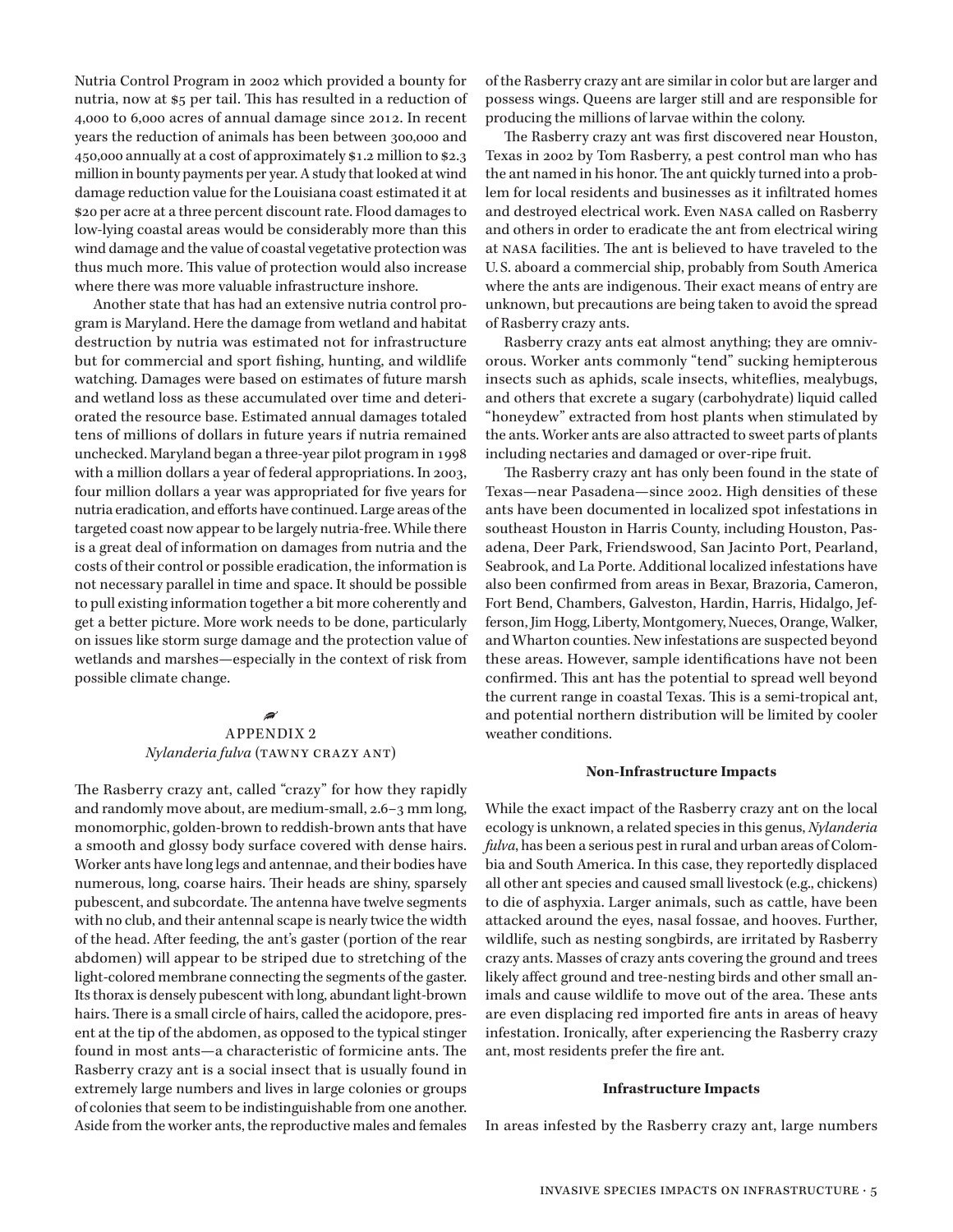of ants have accumulated in electrical equipment, causing short circuits and equipment failure and clogging switching mechanisms. These ants are likely to be transported through movement of almost any infested container or material. Thus, movement of garbage, yard debris, bags, loads of compost, potted plants, and bales of hay can transport these ant colonies by truck, train, and airplane**.** Rasberry crazy ants do not have stingers. In place of a stinger, worker ants possess an acidopore at the end of the abdomen, which can excrete chemicals for defense or attack. They are capable of biting, and when bitten, they cause a relatively sharp pain that quickly fades.

## **Measures Taken**

Many of the typical control tactics for other ants do not provide adequate control of the Rasberry crazy ant. Because colonies predominantly nest outdoors, reliance on indoor treatments to control these ants foraging inside structures are not effective. Rasberry crazy ant workers are not attracted to most bait products, and the one known product they are attracted to (Whitmire Advance Carpenter Ant Bait formulation containing abamectin) does not offer enough control. Effective products involved with the treatments are not readily available to the consumer.

## **Economic Aspects**

There is no good estimate of economic damages, so individual instances provide the only data so far with little sense of the extent of such cases. There is confusion with damage from fire ants, which has been better documented. Much of the available information on crazy ants is from news and popular sources. One of the major damages attributed to this insect is damage to electrical equipment, implying some attraction by the ant to electricity. Crazy ants will pack electrical boxes and short out circuits. There are individual reports of shorted computer systems and electronic controls with damages in the ten to fifteen thousand dollar range. At the home scale they have been responsible for equipment failures (like air conditioners) and fuse box failures. Damages to electrical equipment of \$146.5 million have been attributed to crazy ants, but the actual study determining this amount was for fire ants. Part of the damage potential relates to the large size of their interconnected colonies and the large number of queens per colony. They spread easily and are prolific. They also infiltrate existing available cavities for nests, be it electrical boxes, pipes, etc., rather than building nests like fire ants. While they do not bite, they can cover an individual's skin and be extremely irritating to pets, humans, and other living creatures. Control costs are high because of the dispersal and because they do not respond to many common pesticides. Maintaining a one-acre barrier around a home in an infested area can cost in excess of two thousand dollars a year. Control methods do not appear to have been determined, so that determining the potential cost of control, beyond something like home level instances, is not possible. A first step might be attempting to determine best control practices and then assess such costs.

# • APPENDIX 3 *Coptotermes formosanus* (formosan termite)

*Coptotermes formosanus* (Shiraki 1909), currently one of the most destructive pests in the United States, is a social insect species in the termite family (Insecta: Isoptera: Rhinotermitidae) (Froggart 1897; itis 2016; issg 2016). An insect species indigenous to China, *C. formosanus* arrived in Hawaii in the early years of the 20th century establishing a presence in Charleston, South Carolina by 1957 (Su 2003; USDA National Agricultural Library 2016). Formosan termites can form large colonies comprised of several million individuals that forage up to 100 m, mostly in urban areas (Henderson 2016). Formosan termite workers are difficult to identify as *C. formosanus*; the soldiers and alates, however, look different from native subterranean species and are easy to identify (Invasive Species Specialist Group 2016).

*Coptotermes formosanus* competes with native termite species and can cause significant damage to native tree species such as Acer rubrum (Henderson 2016)*.* There is the potential for Formosan subterranean termites (*Coptotermes formosanus*) and Asian subterranean termites (*C. gestroi*), both of which are invasive in the United States, to hybridize (Chouvenc et al. 2013).

#### **Infrastructure Impacts**

*Coptotermes formosanus* is estimated to cost consumers over \$1 billion annually for preventative and remedial treatment and to repair damage caused by this insect (Lax and Osbrink 2003). The Formosan termites readily enter through "expansion joints, cracks and utility conduits" under slabs on the ground (Su & Scheffrahn 2016). On some occasions Formosan subterranean termite can form colonies that are not connected to the ground, establishing themselves on flat rooftops and in high-rise buildings (Su and Scheffrahn 2016). A colony of 200,000 Formosan termites can consume up to 12 pounds of cellulose per year making them one of the most significant threats to the preservation of historic structures in the United States (Jones et al. 2014). In addition to houses, Formosan termites can also infest railroad ties, wharves, telephone poles, fence posts, furniture, and books (Morgan et al. 2016). According to cabi's Compendium of Invasive Species, usda initiated an eradication program centered in the French Quarter of New Orleans, spending over \$70,000,000 on studies to control the termite species (Henderson 2016).

## • APPENDIX 4 *Arundo donax* (GIANT REED)

Giant reed is a tall, perennial grass that can grow to over 20 feet in height. Its fleshy, creeping rootstocks form compact masses from which tough, fibrous roots emerge that penetrate deeply into the soil. Leaves are elongate, 1–2 inches wide and a foot long. The flowers are borne in 2-foot long, dense, plume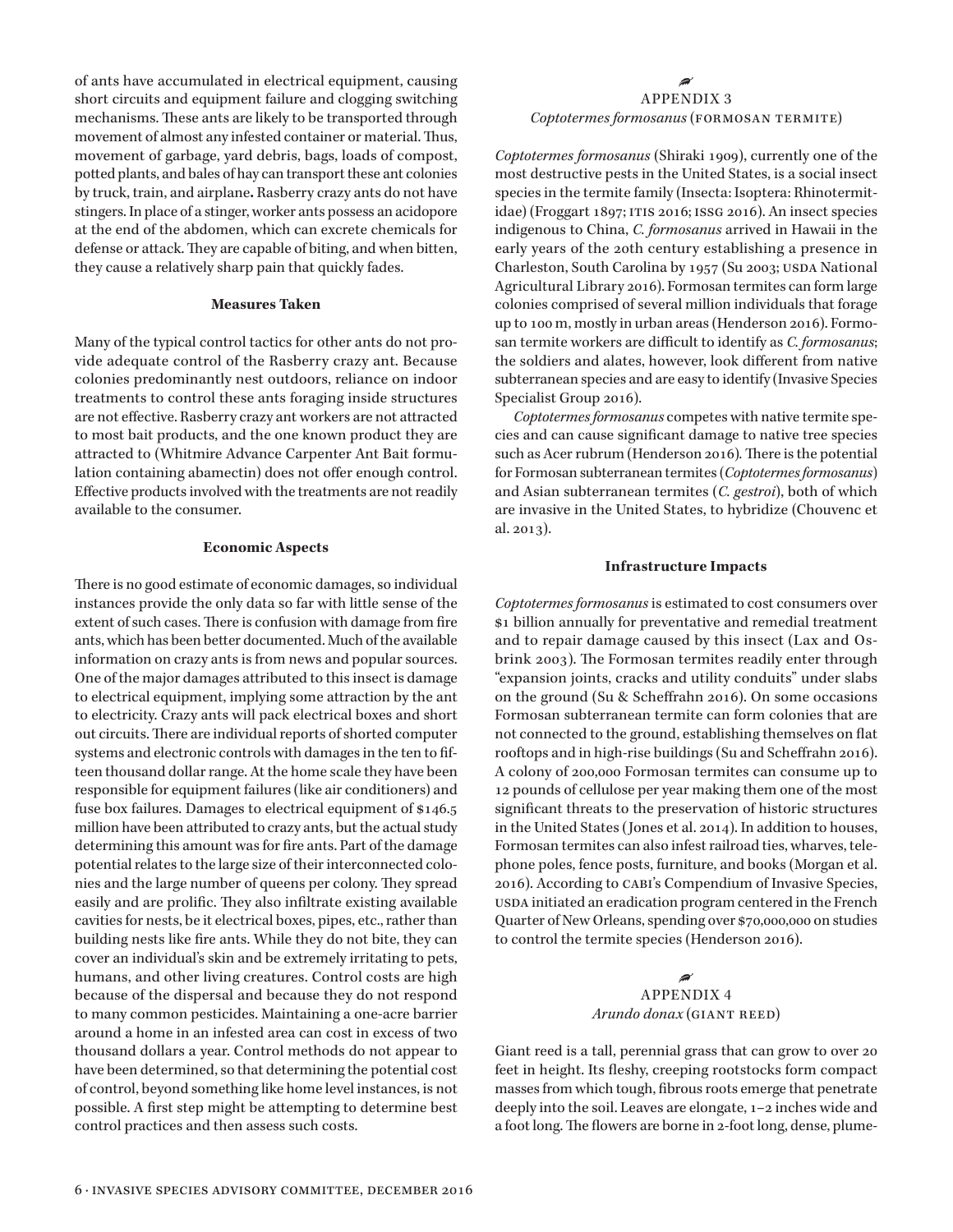like panicles during August and September. Introduced from western Asia, northern Africa, and southern Europe in the early 1800s, giant reed was probably first introduced into the United States at Los Angeles, California in the early 1800s. Since then, it has become widely dispersed into all of the subtropical and warm temperate areas of the world, mostly through intentional human introductions. Today, giant reed is widely planted throughout the warmer areas of the United States as an ornamental and in the Southwest, where it is used along ditches for erosion control. Giant Reed tolerates a wide range of soil types and moisture, but prefers riverine or similar habitats that can include: irrigation channels, rivers/streams, coastal dunes, managed forests or grasslands, railways and roadsides, natural forests and grasslands. It is also found on riverbanks, wetlands, agricultural land, and coastal areas.

## **Non-Infrastructure Impacts**

Giant reed outcompetes native habitat, warms water for aquatic wildlife and fisheries, exacerbates flooding, replaces native wildlife habitat, reduces biodiversity, diminishes groundwater availability, and alters water flow during storm events. Giant reed reduces native vegetation and nesting sites for endangered species, like the least Bell's vireo, willow flycatcher and yellow cuckoo. It shelters Norway rats, which predate on other native species. Under competition, the natural complex food web becomes simplified and fewer species survive in its presence. *Arundo donax* has proven extremely flammable in an already fire-prone region of the United States. Arundo doubles the fuel load, spreads rapidly and regenerates even greater quantities and monocultures available to future wildfires. Isolating costs to infrastructure is not known. We do not know if Arundo fires have led to loss of human life, but because regional trafficking and homelessness lead to the use of *Arundo donax* as shelter, the threat exists.

## **Infrastructure Impacts**

The long, fibrous, interconnecting root mats of giant reed form a framework for debris dams behind bridges, culverts, and other structures that lead to damage. Giant reed can float miles downstream where root and stem fragments may take root and initiate new infestations. Due to its rapid growth rate and vegetative reproduction, it is able to quickly invade new areas and form pure stands at the expense of other species. Once established, giant reed has the ability to outcompete and completely suppress native vegetation.

## **Measures Taken**

Areas infested with giant reed are best restored through chemical means. Mechanical control (e.g., repeated mowing) may be somewhat effective, but if small fragments of root are left in the soil, they may lead to reestablishment. Systemic herbicides, such as glyphosate (e.g., Rodeo), may be applied clumps of giant reed, after flowering, either as a cut stump treatment or as a foliar spray. Prescribed burning, either alone or combined with herbicide applications, may be effective if conducted after

flowering. Once giant reed has been reduced sufficiently, native plants may be seeded or transplanted at the treated site. With respect to biological control, a chloropid fly has been used in France and parallel studies of North American natural enemies are underway including a field releases of a wasp, *Tetramesa romana*, in 2009 and the Arundo scale insect (*Rhizaspidiotus donacis*) in 2010.

## **Economic Aspects**

*Arundo donax* can cause economic damage in a number of different instances. Many of those relate to its waterway habitat. A study for the Rio Grande Basin looks at the economics of biological *Arundo donax* control. The plant is a large water consumer in canals and in riparian habitat like the Rio Grande. By 2008 it had already invaded several thousand acres of this region. A plant can consume up to 4 acre feet of water a year. In areas where water is scarce and/or expensive it becomes economic to control the plant for the value of the water saved (Seawright et al. 2009). Taking the value of the water saved by control against the cost of the biological control, the benefit cost ratio indicated over \$4 of benefits for every dollar of public investment in control. The per-unit cost of water saved was just over \$44 an acre foot. This is a competitive water price in an area of water scarcity even for agriculture as the residuary claimant. A similar study was done for California in selected watersheds (Giessow et al. 2011). They estimated a cost of \$25,000 per acre for control. In addition to the value of the water saved, benefits were also considered for reduced sediment trapping and reduced flood damage. The average cost benefit ratio was approximately 2 to 1. In some watersheds it was as high as the Rio Grande study.

## •

# APPENDIX 5 *Dreissena rostriformis bugensis* and *Dreissena polymorpha* (dreissenid mussels)

The Dreissenidae are a family of small freshwater mussels. These filter-feeding bivalves have a free-floating immature stage and attach to hard surfaces using a byssus. The *dreissenid* mussels discussed here are the quagga mussel (*Dreissena rostriformis bugensis*) and the zebra mussel (*Dreissena polymorpha*). These two closely related species are native to eastern Europe and western Russia. They are both also highly invasive where they have been introduced to North American waters.

## **History**

Dreissenid mussels are thought to have been introduced to North America via the ballast of commercial ships traversing the St. Lawrence Seaway. Zebra mussels are thought to be the first dreissenid mussel introduced to North America. The organisms were first found attached to the surfaces of rocks, piers, and other underwater structures in Lake St. Clair in 1988. It is unclear how long the species had been in the Great Lakes before detection at Lake St. Clair, which connects to lakes Huron and Erie. The closely related quagga mussel was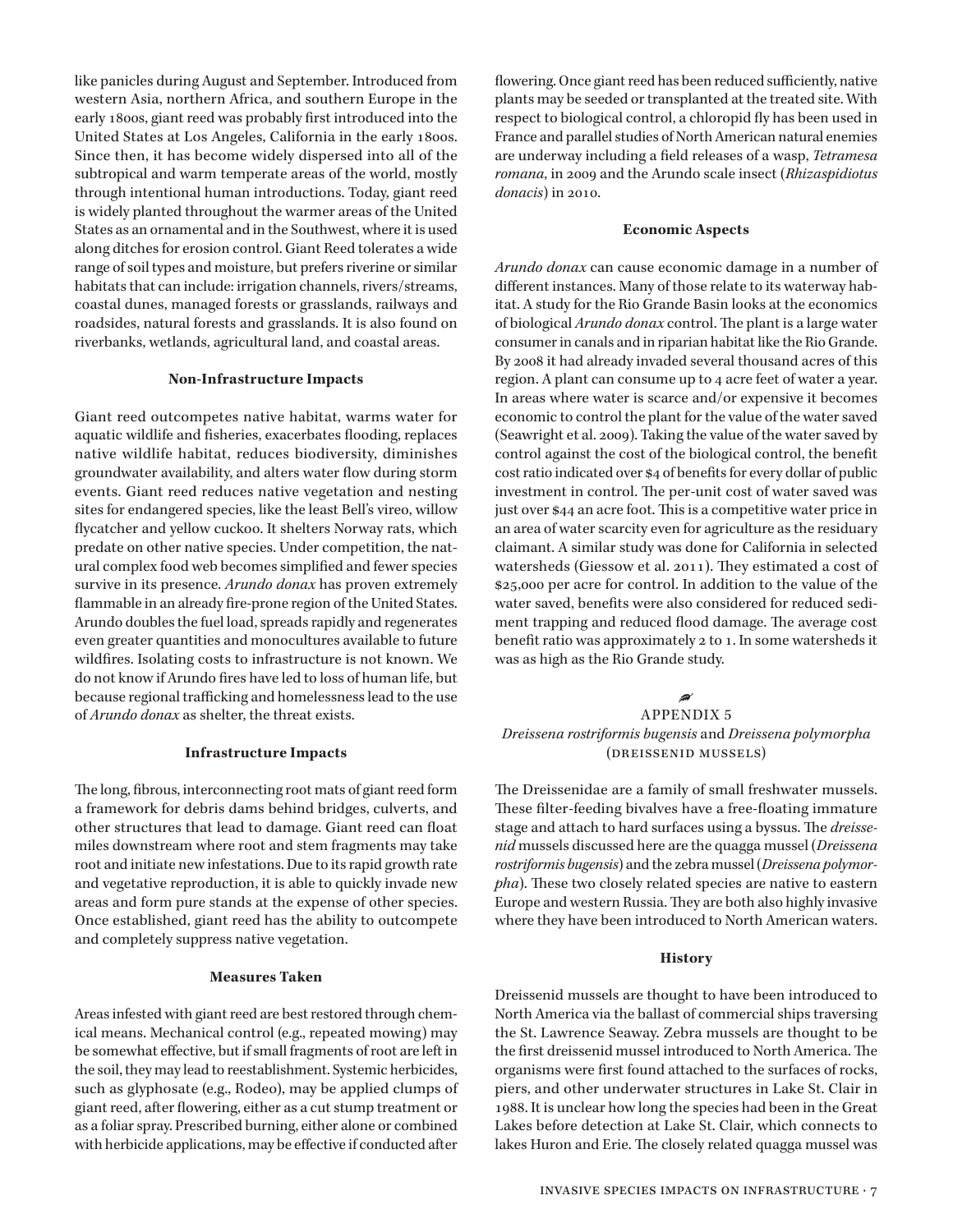first detected in Lake Erie in 1989. It was not immediately understood that the two species were distinct because they so closely resemble one another.

By 1989, dreissenid mussels had spread to Lake Ontario, the St. Lawrence River, and, by the early 1990s, were found throughout the Great Lakes and in major eastern North American river systems with connections to the Great Lakes via the Chicago Sanitary and Ship Canal. This includes the Ohio, the Mississippi, and the Missouri rivers. Initial containment efforts for dreissenid mussels were deficient in the early 1990s, largely due to a failure to recognize the significance of the discoveries and a lack of understanding of potential economic and environmental consequences.

In addition to passive movement of mature and immature stages of the mussels in flowing water, dreissenid mussels use byssal threads to attach to equipment, boats, trailers, docks, and anchors, essentially "hitchhiking" between unconnected waterbodies. This pathway has intensified the rate of spread throughout North America. The mussels were discovered for the first time in the western United States in 2007 at Lake Mead, Nevada. In the nine years since this discovery, dreissenid mussels have quickly spread to waterbodies in every western state except Idaho, Washington, Oregon, Wyoming, and Montana.

# **U.S. Habitat**

Dreissenid mussels inhabit freshwater lakes, rivers, ponds, quarries, and reservoirs. The preferred depth varies depending on water temperature. The mussels are not generally found near the shore or in shallow water due to warmer temperatures and wave action (usgs 2016). Zebra mussels tend to prefer hard surfaces, while quagga mussels can inhabit both hard and soft substrates up to depths of 130 meters (usgs 2016).

#### **Distribution**

Quagga mussels are thought to have been introduced to North America more recently than zebra mussels. This may indicate that quagga mussels are still in the process of expanding their range. Dreissenid mussel species are now well-established in the Great Lakes, the Mississippi, Hudson, St. Lawrence, Ohio, Cumberland, Missouri, Tennessee, Arkansas, Huron, Red, and Colorado rivers. New discoveries have also been made in additional lakes in Minnesota, Utah, and Lake Winnipeg in Manitoba.

Following the western North American Lake Mead invasion in early 2007, dreissenid mussels quickly spread to connected lakes and reservoirs in Arizona and southern California waters (via the California Aqueduct and Central Arizona Project). These mussels have also now invaded many other hydrologically disconnected water bodies in the western states of Nevada, Arizona, California, New Mexico, Colorado, Texas, and Utah. The states of Idaho, Oregon, Washington, Montana, Wyoming, Alaska, and Hawaii are the only western states uninvaded by the mussels. The Columbia River Basin remains virtually the only un-infested basin in the western United States.

#### **Non-Infrastructure Impacts**

These biofouling species have had strong negative economic consequences where they have been introduced. They also have ecosystem-level impacts, which include direct competition with native taxa (Birnbaum 2006). Dreissenid mussels are filter feeders, removing phytoplankton and suspended particles from the water column. Removing phytoplankton decreases available food sources for zooplankton, severely impacting the aquatic food web (usgs 2016). The usgs cites impacts associated with the filtration of water, including increases in water transparency, decreases in chlorophyll concentrations, and accumulation of pseudofeces (Claxton et al. 1998). Increased water clarity increases light penetration and causes increases in aquatic plant growth. When pseudofeces accumulates, it creates a foul environment; as oxygen is used up, the water pH becomes acidic and toxic. The mussels also bioaccumulate pollutants, which can be passed up the food chain, increasing wildlife exposure to organic pollutants (Snyder et al. 1997). The mussel shells are sharp which forces people to wear shoes when walking on infested shores.

#### **Infrastructure Impacts**

Dreissenid mussels grow on a variety of infrastructure systems, including water intake pipes for drinking water, irrigation, and power plants. They also attach to locks, the faces and interiors of dams and canal systems, greatly impacting operation and maintenance costs. With continual attachment, the mussels can increase corrosion rates of steel and concrete (usgs 2016), leaving equipment and infrastructure vulnerable to failure. Additionally, the mussels grow on navigational buoys, docks, and hulls of boats and ships—increasing drag, affecting steering, and clogging engine intakes—all of which can lead to overheating and engine malfunctions.

Congressional researchers estimated that the Great Lakes infestation has cost the power industry alone \$3.1 billion between 1993 and 1999, with a total economic impact on industries, businesses, and communities of more than \$5 billion (Western Regional Panel on Aquatic Nuisance Species 2009). It has been estimated that it costs over \$500 million per year to manage mussels at power plants, water systems, and industrial complexes, and on boats and docks in the Great Lakes (Center for Invasive Species Research). A recent estimate by the U. S. Army Corps of Engineers indicates that quagga mussels could cause annual loses of \$22 million to the Lake Tahoe region (U.S. Army Corps of Engineers 2009). The report details potential damage to tourism, reduced property values, and increased maintenance costs. Connelly (2007) estimated total economic costs of \$267 million for electric-generation and water-treatment facilities in the entire United States from 1989 through 2004.

There is a wide range in the forecast of potential economic costs. Warziniack (2006) estimates "the expected loss to households in the Columbia Basin will be about \$1.94 million annually" if introduced. The state of Idaho conducted an analysis of potential impacts of these species to Idaho's environment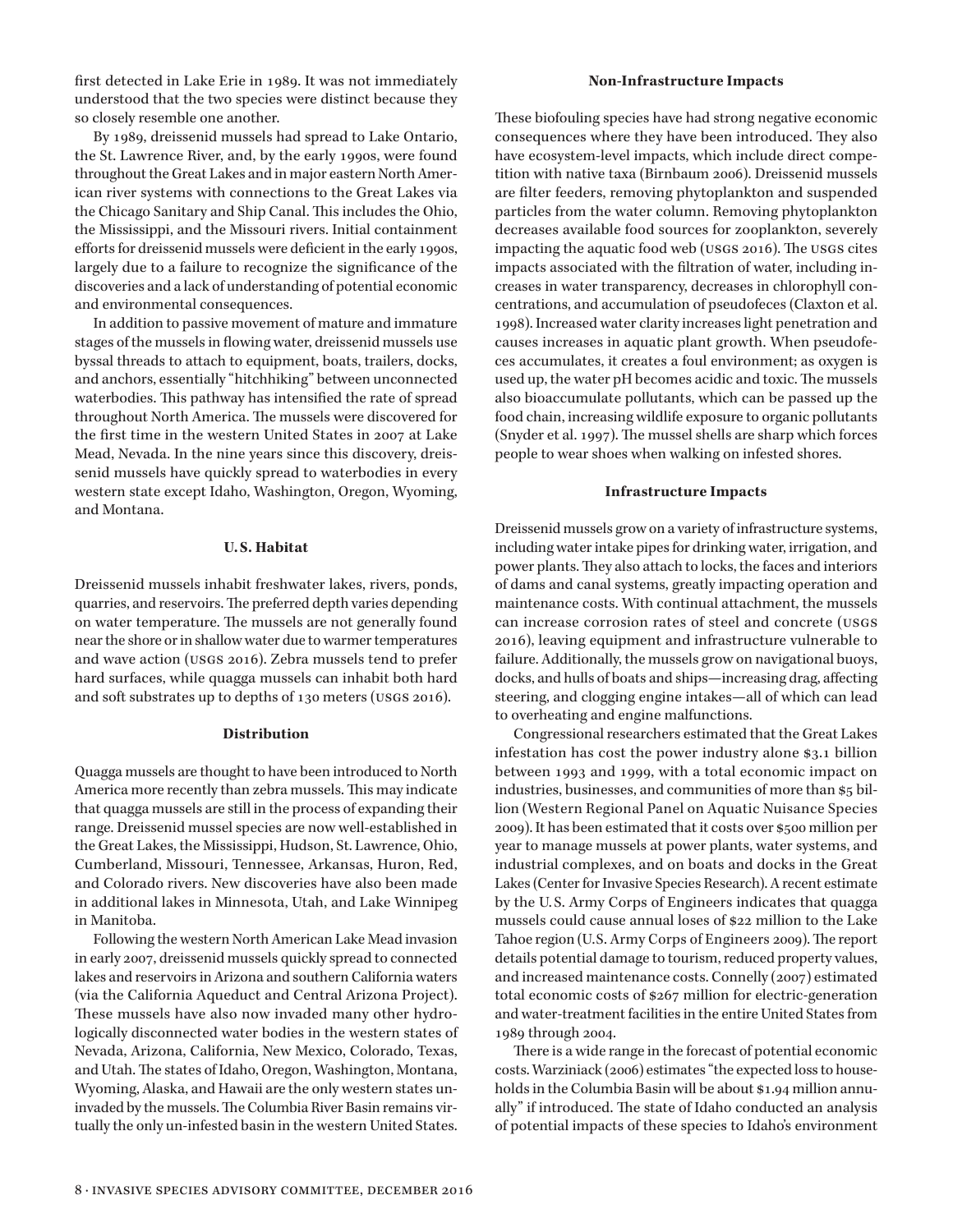and industries. The Idaho estimate (Ferriter 2015) includes costs due to direct and indirect impacts on infrastructure and facilities that use surface water. The following categories of infrastructure were examined:

#### hydro power

Estimates were based on a Bonneville Power Administration-commissioned study that examined the estimated hydropower maintenance costs associated with zebra mussels. Costs associated with Asian clam control at Bonneville Dam First Powerhouse and a survey of zebra mussel mitigation costs at other hydropower generation facilities in North America were used. The study estimated the costs for installing sodium hypochlorite systems and applying antifouling paint to thirteen federal hydroelectric projects in the Columbia River Basin. The Idaho estimate was based on the bpa average cost per project (\$1.8 million) for the twenty-six hydropower dams in Idaho (Phillips et al. 2005).

#### other dams

Other dams include water impoundment structures not associated with power generation. These structures would expect to incur annual maintenance costs associated with mussel fouling of pipes and structures. Estimates based on figures from O'Neil (1997) for navigational lock structures (\$1,700 per structure) applied to eighty-six structures in the state yields an estimate of approximately \$150,000 for Idaho.

#### drinking water intakes

Estimates included drinking water facilities that draw surface water for municipal or public drinking water use. Mussels foul intake piping and water processing infrastructure, increasing maintenance costs and degrading water flavor due to mussel waste and decomposition in water lines. Private single-family home water intakes for drinking and irrigation are not included in this estimate. Estimates of \$4.2 million annually are based on O'Neill (1997) figures from water treatment facilities (\$42,000 per facility) applied to 100 facilities in Idaho.

#### golf courses

Golf courses are at risk for additional maintenance costs for irrigation systems. Fouling of pipes and pumps and clogged sprinklers are projected to increase operating expenses. Estimates based on O'Neill (1997) costs from golf courses (\$150 per facility) were applied to 114 Idaho courses.

## boating facilities

Boating facilities included Idaho marinas, docks, and boat launches. Increased cost estimates are based on maintenance associated with dock and boat launch fouling. Estimates of \$285,000 annually based on O'Neill (1997) figures from marinas (\$750 per facility) were applied to 380 Idaho facilities.

#### fish hatcheries and aquaculture

Hatcheries and aquaculture facilities are vulnerable to dreissenid mussel fouling. Pipes, pumps, and raceway structures would be subject to increased operations and maintenance costs. Estimates of about \$950,000 per year are based on O'Neill (1997) figures for hatcheries and aquaculture impacts (\$5,800 per facility) were applied to 163 facilities in Idaho.

#### **BOATER COSTS**

More than 90,000 motorized boats were registered in the state of Idaho in 2007. Potential increases in boater costs are based on estimates for anti-fouling paints and increased per-boat maintenance costs. Estimates of nearly \$24 million annually were based on Vilaplana et al. (1994) for increases in boater maintenance costs (\$265 per boat).

#### fishing use

Recreational fishing is a \$430 million industry in Idaho. Research related to impacts of mussels on fisheries is limited, but reductions of fish numbers are likely. Vilaplana et al. (1994) found a four percent decrease in boater recreation because of mussel introduction. The Idaho estimate of an annual loss of \$17.5 million was based on a four percent reduction of use applied to 2,917,972 Idaho fishing trips a year averaging \$150 per trip (Grunder et al. 2008).

#### **IRRIGATION**

Approximately 56,175 points of diversion (POD) were identified in Idaho by the Idaho Department of Water Resources. Multiple points of use (POU) may be associated with each POD. Each pod and pou could potentially be affected by dreissenid mussels. The mussels can grow up to 0.5 mm per day under ideal conditions and could impact water conveyances that are seasonally dry. Fouling and shell production from mussel establishment is cumulative, and increased fouling and flow reduction could occur in ditches, pipes, pumps, fish screens, and diversion structures over time. Published research on mussel related flow reduction in irrigation systems is minimal, but mussel establishment in pipes and pumps is well documented. The true impacts of dreissenid mussel introduction on irrigated agriculture in Idaho are uncertain, but there is a high likelihood that theses mussels will increase maintenance costs for operations that rely on surface water for irrigation.

## **Measures Taken**

Government, commercial, and public entities have applied a variety of methods to control mussel populations, including aquatic chemical controls, antifouling coatings, physical removal, and mechanical controls. An infestation requires reoccurring, costly mechanical removal of mussels, and the decay of dead mussels can corrode steel and cast iron pipelines, resulting in increased maintenance costs (Western Regional Panel on Aquatic Nuisance Species 2009).

# • **REFERENCES**

Athearn J and Darland T (2007) Bonneville hydroelectric project response plan for zebra mussels. In: Heimowitz P, Phillips S (eds) Columbia River Basin interagency invasive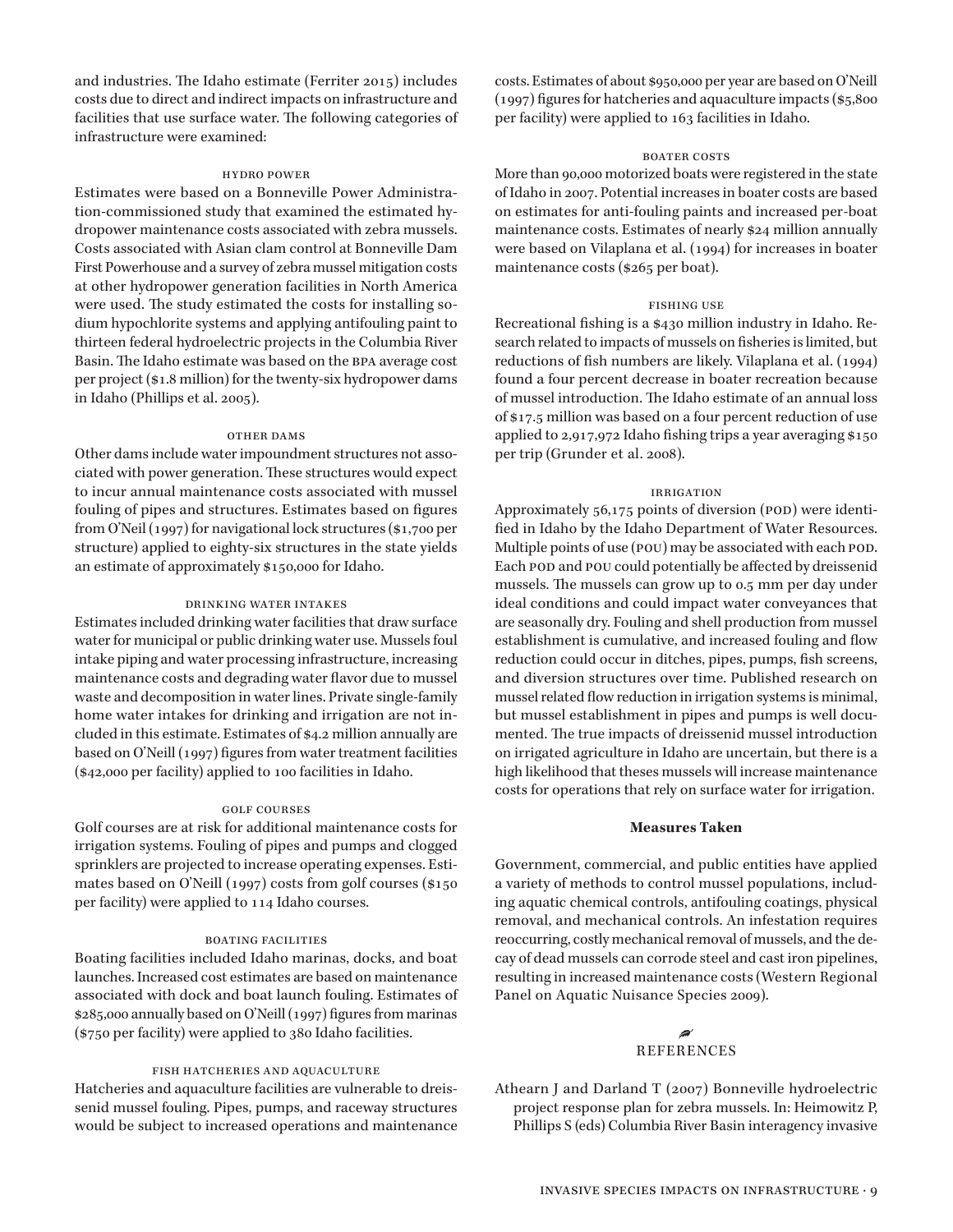species response plan: zebra mussels and other *Dreissenid*  species. 100th Meridian Initiative Columbia River Basin Team. Appendix F1-F23.

- Baroch J, Hafner M, Brown, TL, Mach JJ, Poché RM (2002) Nutria (*Myocastor coypus*) in Louisiana. Louisiana Department of Wildlife and Fisheries, Baton Rouge.
- Barrett M (2016) I'll be here long after you're gone. Jefferson Parish, Louisiana. [http://www.jeffparish.net/index.aspx-](http://www.jeffparish.net/index.aspx?page=316) [?page=316](http://www.jeffparish.net/index.aspx?page=316). Accessed July 17, 2016.
- Bossard CC, Randall JM, Hoshovsky MC, eds (2000) Invasive plants of California's wildlands*.* University of California Press, Berkeley.
- Bossenbroek J Finnoff D, Shogren J, Warziniak T (2009) Advances in ecological and economic analysis of invasive species: dreissenid mussels as a case study. In Keller RP, Lodge DM, Lewis MA, Shogren JF (eds) Bioeconomics of invasive species. Oxford University Press, New York, 244–265.
- U. S. Fish and Wildlife Service (2016) History of Chesapeake bay nutria eradication project. Chesapeake Bay Nutria Eradication Project. [https://www.fws.gov/chesapeakenu](https://www.fws.gov/chesapeakenutriaproject/history.html)[triaproject/history.html.](https://www.fws.gov/chesapeakenutriaproject/history.html) Accessed Accessed July 17, 2016.
- Chouvenc T, Helmick EE, Su N-Y (2013) Hybridization of two major termite invaders as a consequence of human activity. plos one 10(3): e0120745.
- Center for Invasive Species Research. Quagga and zebra mussels. Retrieved from [http://cisr.ucr.edu/quagga\\_zebra\\_mus](http://cisr.ucr.edu/quagga_zebra_mussels.html)[sels.html.](http://cisr.ucr.edu/quagga_zebra_mussels.html) Accessed July 17, 2016.
- Connelly N, O'Neill CR Jr, Knuth BA, Brown TL (2007) Economic impacts of zebra mussels on drinking water treatment and electric power generation facilities. Environmental Management 40(1): 105–112.
- Coombs EM, Clark JK, Piper GL, Cofranesco, Jr AF (2004) Biological control of invasive plants in the United States*.* University of Oregon Press, Corvallis.
- Costanza R, Perez-Maqueo O, Martinez ML, Sutton P, Anderson SJ, Mulder K (2008) The value of coastal wetlands for hurricane protection. Ambio 37(4): 241–248.
- Culver C, Lahr H, Johnson L, Cassell J (2013) Quagga and zebra mussel eradication and control tactics. California Sea Grant Report No. T-076.
- Drees BM, Nester PR, Golder RE, Texas AgriLife Extension Service (2009) Rasberry crazy ant: a new exotic species invading Texas. Texas Parks and Wildlife. [http://hdl.handle.](http://hdl.handle.net/1969.1/87618) [net/1969.1/87618.](http://hdl.handle.net/1969.1/87618) Accessed July 17, 2016.
- Farber S (1987) The value of coastal wetlands for protection of property against hurricane wind damage. Journal of Environmental Economics and Management 14(2): 143–151.
- Ferriter A, Anderson E (2015) Idaho's dreissenid mussel prevention program: implementing policy directives to protect the state's resources. In Wong WH, SL Gerstenberger (eds) Biology and management of invasive quagga and zebra mussels in the western United States. crc Press, Boca Raton, FL, 333–345.
- Friedman L (2013) 'Crazy ants' invade Southern states, altering ecosystem. usa Today, July 2. [www.usatoday.com/story/](http://www.usatoday.com/story/news/health/2013/06/30/crazy-ants-south/2446941/) [news/health/2013/06/30/crazy-ants-south/2446941/](http://www.usatoday.com/story/news/health/2013/06/30/crazy-ants-south/2446941/)
- Giessow Jason, Casanova J, Leclerc R, MacArthur R, Fleming G,

Giessow Jesse (2011) *Arundo donax* distribution and impact report. California Invasive Plant Council, Sacramento.

- Grunder SA, McArthur TJ, Clark, S Moore VK (2008) Idaho Department of Fish and Game 2003 economic survey report. Technical report. Idaho Department of Fish and Game, Boise.
- Heimowitz P, Phillips S, eds (2008) Columbia River Basin interagency invasive species response plan: zebra mussels and other *Dreissenid* species. 100th Meridian Initiative Columbia River Basin Team.
- Henderson G (2015) *Coptotermes formosanus* (Formosan subterranean termite). Centre for Agriculture and Biosciences International Invasive Species Compendium. [http://www.](http://www.cabi.org/isc/datasheet/15284) [cabi.org/isc/datasheet/15284.](http://www.cabi.org/isc/datasheet/15284) Accessed July 17, 2016.
- Horn K (2010) Examining competitive interaction between Rasberry crazy ants (*Paratrechina* sp.nr. *pubens*) and red imported fire ants (*Solenopsis invicta*) using laboratory and field studies. Master's thesis, Rice University, 2009. ProQuest (umi 1486923).
- Independent Economic Analysis Board (2010) Economic Risk Associated with the Potential Establishment of Zebra and Quagga Mussels in the Columbia River Basin. ieab 2010-1.
- Invasive Species Specialist Group (2015) *Coptotermes formosanus*. Global Invasive Species Database. [http://www.](http://www.iucngisd.org/gisd/species.php?sc=61) [iucngisd.org/gisd/species.php?sc=61.](http://www.iucngisd.org/gisd/species.php?sc=61) Accessed July 17, 2016.
- Integrated Taxonomic Information System. *Coptotermes formosanus*. itis Report. [http://www.itis.gov/servlet/SingleRpt/](http://www.itis.gov/servlet/SingleRpt/SingleRpt?search_topic=TSN&search_value=650469) [SingleRpt?search\\_topic=TSN&search\\_value=650469.](http://www.itis.gov/servlet/SingleRpt/SingleRpt?search_topic=TSN&search_value=650469) Accessed July 17, 2016.
- Jojola S, Witmer G, Nolte D (2005) Nutria: an invasive rodent pest or valued resource? In Nolte, DL, Fagerstone KA (eds) Proceedings of the eleventh wildlife damage management conference*.* The Wildlife Society, Traverse City, MI, 120–126.
- Jones R, Silence P, Webster M (2014) Preserving history: subterranean termite prevention in Colonial Williamsburg. MuseumPests. [http://museumpests.net/wp-content/](http://museumpests.net/wp-content/uploads/2015/03/Preserving-History-Subterranean-Termite-Prevention-in-Colonial-Williamsburg1.pdf) [uploads/2015/03/Preserving-History-Subterranean-Ter](http://museumpests.net/wp-content/uploads/2015/03/Preserving-History-Subterranean-Termite-Prevention-in-Colonial-Williamsburg1.pdf)[mite-Prevention-in-Colonial-Williamsburg1.pdf.](http://museumpests.net/wp-content/uploads/2015/03/Preserving-History-Subterranean-Termite-Prevention-in-Colonial-Williamsburg1.pdf) Accessed July 17, 2016.
- Jordan J, Mouton E. Nutria harvest and distribution 2009–2010 and a survey of nutria herbivory damage in coastal Louisiana in 2010. Coastal Wetlands Planning, Protection and Restoration Act. [https://www.lacoast.gov/reports/proj](https://www.lacoast.gov/reports/project/3890731~1.pdf)[ect/3890731~1.pdf](https://www.lacoast.gov/reports/project/3890731~1.pdf). Accessed July 17, 2016.
- Kartesz J (2015) North American plant atlas. The Biota of North America Program. http://www.bonap.org. Accessed July 17, 2016.
- Keller R, Lodge D, Lewis M, Shogren J (2009) Bioeconomics of invasive species: integrating ecology, economics, policy and management. Oxford University Press, New York.
- Kovalchuk G (2008) Dreissenid response strategies at lower Columbia River Basin hydroelectric fish facilities. In Heimowitz P, Phillips S (eds) Columbia River Basin interagency invasive species response plan: zebra mussels and other *Dreissenid* species. 100th Meridian Initiative Columbia River Basin Team.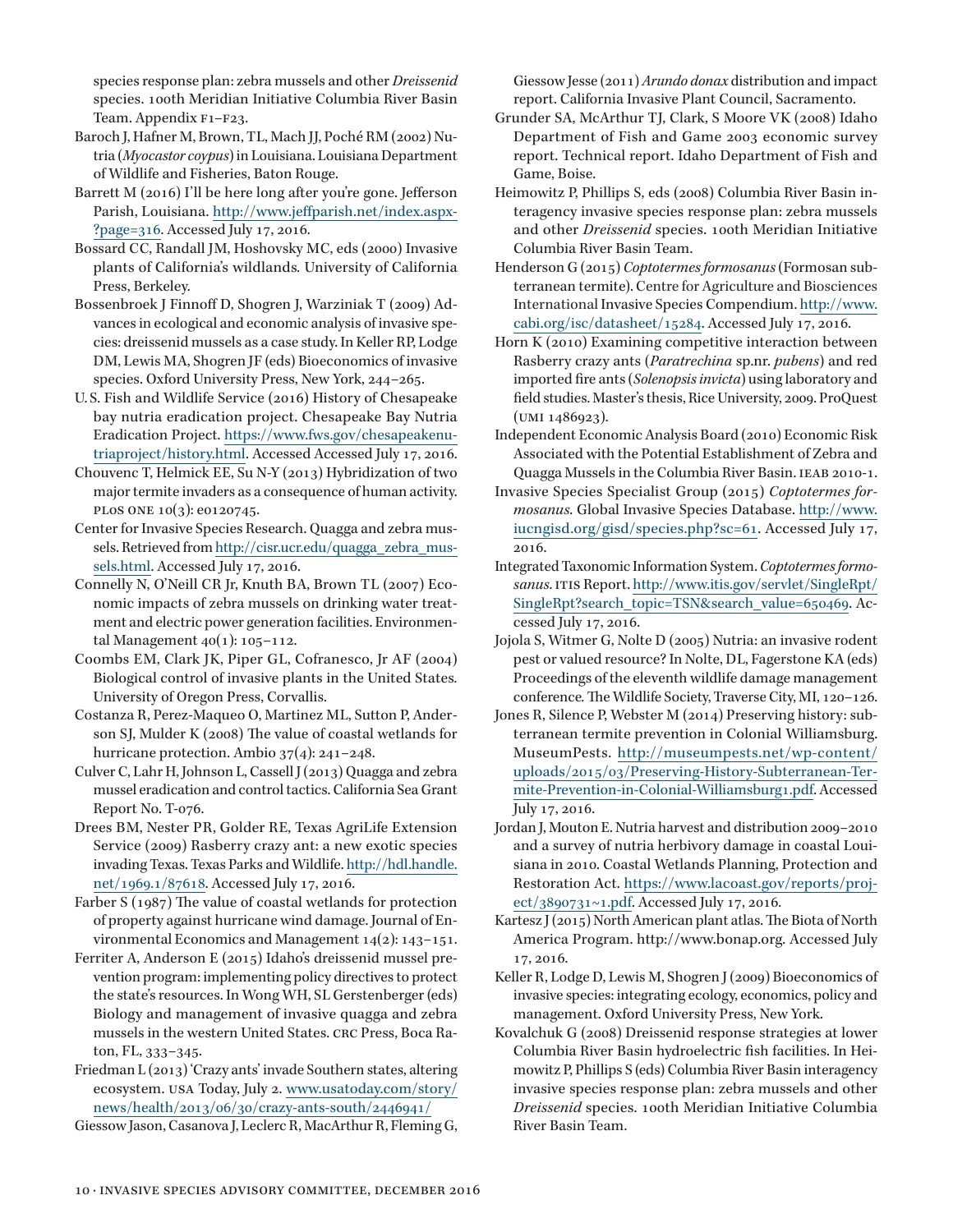- Laird CF, Salin V, Willis DB, Robinson S, Hadley J, Schroeder K (2001) The statewide economic impact of red imported fire ants in Texas. Fire ant economic research report #01–08. Texas A&M University, College Station, TX.
- Lax AR, Osbrink WL (2003) United States Department of Agriculture-Agriculture Research Service research on targeted management of the Formosan subterranean termite *Coptotermes formosanus Shiraki* (Isoptera: Rhinotermitidae). Pest Management Science 59: 788–800.
- LeBlanc DJ (1994) Nutria. In Hygnstrom SE, Timm RM, Larson GE. Prevention and control of wildlife damage. University of Nebraska, Lincoln.
- Louisiana Wildlife and Fisheries (2007) Nutria control program. Nutria.com. [http://www.nutria.com/site9.php.](http://www.nutria.com/site9.php) Accessed July 17, 2016.
- MacGown J, Layton B (2009) The invasive Rasberry crazy ant, *Nylanderia sp*. near *pubens* (Hymenoptera: Formicidae), reported from Mississippi. Midsouth Entomologist 3: 44–47.
- Mack RN (2008) Evaluating the credits and debits of a proposed biofuel species: giant reed (*Arundo donax*). Weed Science 56(6): 883-888.
- Marion DF (2014) The rise of the crazy ants. Scientific American, February 13. [http://www.scientificamerican.com/](http://www.scientificamerican.com/article/the-rise-of-the-crazy-ants) [article/the-rise-of-the-crazy-ants](http://www.scientificamerican.com/article/the-rise-of-the-crazy-ants). Accessed July 17, 2016.
- Miller AC, Payne BS, McMahon RF. Zebra mussels: biology, ecology, and recommended control strategies. Zebra Mussel Research Technical Notes ZMR-1-01. U.S. Army Corps of Engineers, Vicksburg, MS.
- Morgan A, Ring D, Mao L, Pollet D (2016) Formosan subterranean termite damage and detection. Louisiana State University Agricultural Center. [http://www.lsuagcen](http://www.lsuagcenter.com/NR/rdonlyres/2FD93BF5-A2A8-4F89-BAA0-82EBD0B50232/23255/pub2840termitedamage.pdf)[ter.com/NR/rdonlyres/2FD93BF5-A2A8-4F89-BAA0-](http://www.lsuagcenter.com/NR/rdonlyres/2FD93BF5-A2A8-4F89-BAA0-82EBD0B50232/23255/pub2840termitedamage.pdf) [82EBD0B50232/23255/pub2840termitedamage.pdf](http://www.lsuagcenter.com/NR/rdonlyres/2FD93BF5-A2A8-4F89-BAA0-82EBD0B50232/23255/pub2840termitedamage.pdf). Accessed July 17, 2016.
- National Invasive Species Council (2016) Management plan: 2016–2018. Washington, DC. [https://www.doi.gov/sites/](https://www.doi.gov/sites/doi.gov/files/uploads/2016-2018-nisc-management-plan.pdf) [doi.gov/files/uploads/2016-2018-nisc-management-plan.](https://www.doi.gov/sites/doi.gov/files/uploads/2016-2018-nisc-management-plan.pdf) [pdf.](https://www.doi.gov/sites/doi.gov/files/uploads/2016-2018-nisc-management-plan.pdf) Accessed July 17, 2016.
- O'Neill C (1997) Economic impact of zebra mussels: results of the 1995 zebra mussel information clearinghouse study. Great Lakes Research Review 3(1): 35–42
- Phillips S, Darland T, Systma M (2005) Potential economic impacts of zebra mussels on the hydropower facilities in the Columbia River Basin. Pacific States Marine Fisheries Commission, Portland, OR.
- Claudi R, Prescott T (2010) Assessment of the Potential Impact of Invasive Mussels to John Day and the Dalles Projects on the Columbia River. RNT Consulting Inc., Contract No. W9127N-10-P-0127. [http://www.aquaticnuisance.org/](http://www.aquaticnuisance.org/wordpress/wp-content/uploads/2009/01/USACE_Assessment_Potential_Impact_of_Mussels_John_Day_Dalles_Projects_RNT_Consulting_2010.pdf) [wordpress/wp-content/uploads/2009/01/USACE\\_Assess](http://www.aquaticnuisance.org/wordpress/wp-content/uploads/2009/01/USACE_Assessment_Potential_Impact_of_Mussels_John_Day_Dalles_Projects_RNT_Consulting_2010.pdf)ment Potential Impact of Mussels John Day Dalles [Projects\\_RNT\\_Consulting\\_2010.pdf](http://www.aquaticnuisance.org/wordpress/wp-content/uploads/2009/01/USACE_Assessment_Potential_Impact_of_Mussels_John_Day_Dalles_Projects_RNT_Consulting_2010.pdf). Accessed July 17, 2016.
- Seawright EK, Rister ME, Lacewell RD, McCorkle DA, Sturdivant AW, Yang C, Goolsby JA (2009) Economic Implications for the Biological Control of *Arundo donax*: Rio Grande Basin, Southwestern Entomologist 34(4): 377–394.
- Shepard CC, Crain CM, Beck MW (2011) The protective role of coastal marshes: a systematic review and meta-analysis. plos one: e27374.
- Singh BP, ed (2013) Biofuel crops, production, physiology and genetics*.* Centre for Agriculture and Biosciences International, Wallingford, UK.
- Southwick Associates (2004) Potential economic losses associated with uncontrolled nutria populations in Maryland's portion of the Chesapeake Bay. Maryland Department of Natural Resources, Annapolis. [https://www.fws.gov/ches](https://www.fws.gov/chesapeakenutriaproject/pdfs/Southwick_Economic_rpt.pdf)[apeakenutriaproject/pdfs/Southwick\\_Economic\\_rpt.pdf.](https://www.fws.gov/chesapeakenutriaproject/pdfs/Southwick_Economic_rpt.pdf) Accessed July 17, 2016.
- Su N-Y, Scheffrahn RH (2016) Formosan subterranean termite. Featured Creatures, University of Florida Institute of Food and Agricultural Sciences. [http://entnemdept.ufl.](http://entnemdept.ufl.edu/creatures/urban/termites/formosan_termite.htm. Accessed July 17, 2016) [edu/creatures/urban/termites/formosan\\_termite.htm.](http://entnemdept.ufl.edu/creatures/urban/termites/formosan_termite.htm. Accessed July 17, 2016) Accessed July 17, 2016.
- Su N-Y (2003) Overview of the global distribution and control of the Formosan subterranean termite. Sociobiology 41(1):  $7 - 16.$
- U. S. Army Corps of Engineers (2009) Lake Tahoe Region Aquatic Invasive Species Management Plan, California-Nevada. [http://www.anstaskforce.gov/State%20Plans/](http://www.anstaskforce.gov/State Plans/Lake_Tahoe_Region_AIS_Management_Plan.pdf) Lake Tahoe Region AIS Management Plan.pdf. Accessed July 17, 2016.
- U. S. Department of Agriculture Animal and Plant Health Inspection Service (USDA-APHIS) (2008) *Paratrechina fulva:* a crazy ant. Plant Epidemiology and Risk Analysis Laboratory Center for Plant Health Science and Technology, Raleigh,  $N<sub>C</sub>$
- USDA-APHIS (2012) Weed risk assessment for *Arundo donax L. (Poacease) – giant reed*. Plant Epidemiology and Risk Analysis Laboratory Center for Plant Health Science and Technology, Raleigh, NC.
- USDA-APHIS Wildlife Services (2010) Nutria, an invasive rodent. Factsheet. [https://www.aphis.usda.gov/publications/](https://www.aphis.usda.gov/publications/wildlife_damage/content/printable_version/fs_nutria10.pdf) [wildlife\\_damage/content/printable\\_version/fs\\_nutria10.](https://www.aphis.usda.gov/publications/wildlife_damage/content/printable_version/fs_nutria10.pdf) [pdf.](https://www.aphis.usda.gov/publications/wildlife_damage/content/printable_version/fs_nutria10.pdf) Accessed July 17, 2016.
- usda National Agricultural Library. Formosan Subterranean Termite. National Invasive Species Information Center. https://www.invasivespeciesinfo.gov/animals/fst.shtml. Accessed July 17, 2016.
- U.S. Geological Survey (usgs). Worldwide distribution, spread of, and efforts to eradicate the nutria (*Myocastor coypus*). National Wetlands Research Center. [http://www.nwrc.usgs.](http://www.nwrc.usgs.gov/special/nutria/namerica.htm) [gov/special/nutria/namerica.htm.](http://www.nwrc.usgs.gov/special/nutria/namerica.htm) Accessed July 17, 2016.
- usgs (2016) Zebra mussel and quagga mussel information resources page. Nonindigenous Aquatic Species. [https://](https://nas.er.usgs.gov/taxgroup/mollusks/zebramussel/Default.aspx) [nas.er.usgs.gov/taxgroup/mollusks/zebramussel/Default.](https://nas.er.usgs.gov/taxgroup/mollusks/zebramussel/Default.aspx) [aspx.](https://nas.er.usgs.gov/taxgroup/mollusks/zebramussel/Default.aspx) Accessed July 17, 2016.
- Vilaplana JV, Hushak LJ (1994) Recreation and the zebra mussel in Lake Erie, Ohio. Technical Summary OHSU-TS-023. Ohio Sea Grant College Program, Columbus, OH.
- Waller DL, Fisher SW, Dabrowska H (1996) Prevention of zebra mussel infestation and dispersal during aquaculture operations. The Progressive Fish-Culturist 58(2): 77–84.